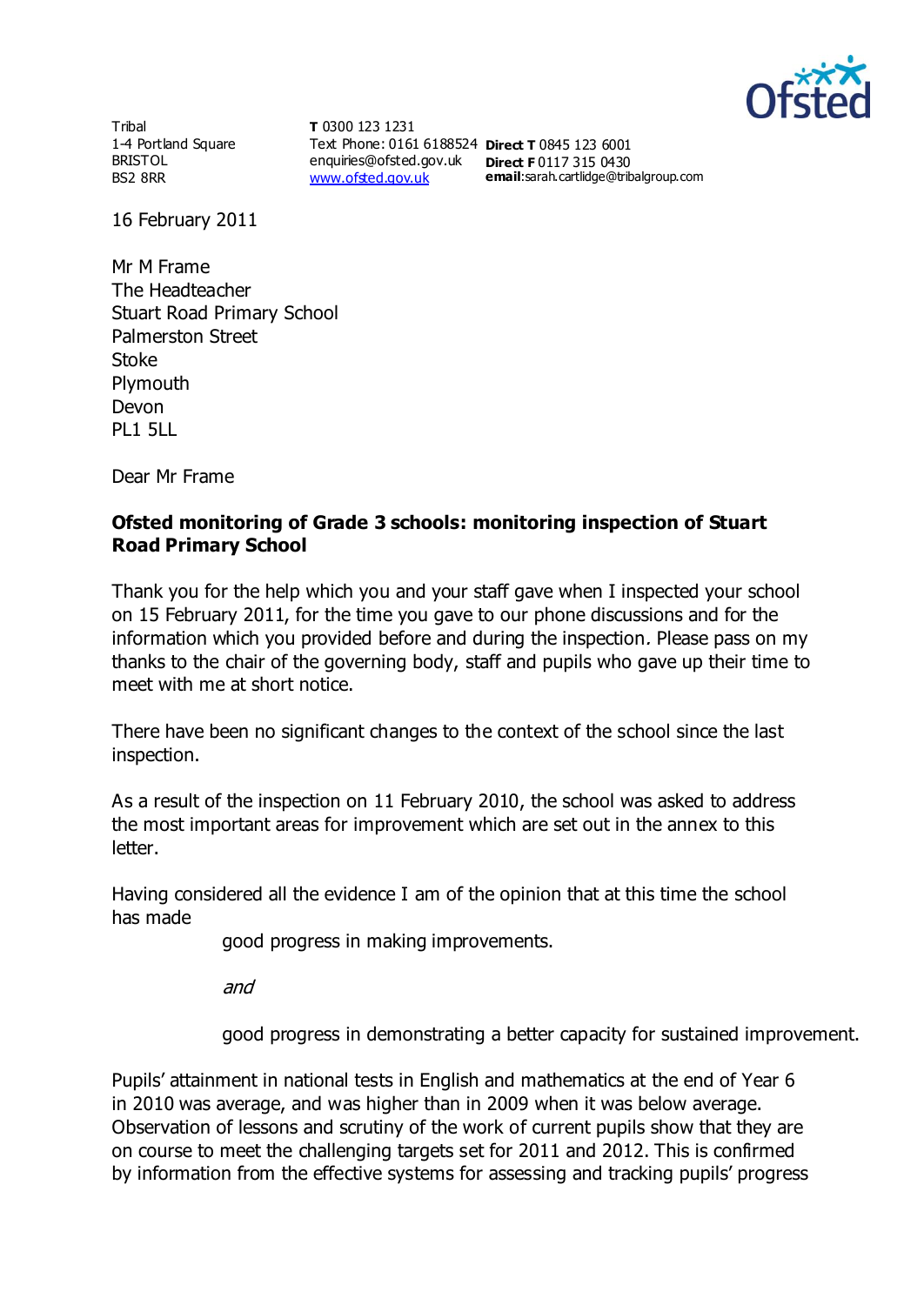

introduced by the school since the last inspection. Attainment at the end of Year 2 in 2010 was below average in reading and writing, and lower than in 2009. The reasons for this have been explored and action taken to reverse the trend. Observation of a lesson and scrutiny of the work of current pupils in Year 2 show this action to have been successful. Pupils are developing as confident writers and are producing accurate, extended pieces of work. Other evidence, such as pupils' enthusiasm for school and the depth of their understanding of their targets and of how to make better progress, suggests that pupils' overall achievement is improving.

In the lessons observed, teachers demonstrated high expectations of what their pupils can achieve. For example, teachers treated pupils with respect and acknowledged their growing maturity. Pupils responded very well, quickly following instructions and getting on with their work. Work was challenging, such as in Year 2 when higher attaining pupils were asked how many tents would be required by a group of 28 campers using 5-person tents. Many successfully solved the problem. This level of challenge is now a common feature of the teaching, although on rare occasions opportunities to develop a point even further are missed. Challenging but achievable individual targets, pupils' assessment of their own and each other's work and regular monitoring of progress by teacher and pupil are all techniques that contribute to pupils' growing confidence in their own abilities. Pupils also know how much progress they need to make over time in order to attain national expectations. They greatly enjoy this approach to learning. To quote one pupil, 'We are trusted to manage our own learning.' Lessons proceed at a fast pace. Teachers make it clear how much time is available for a task and stick to this, so pupils work quickly. This is made possible through pupils' enthusiasm and very good behaviour. On a few occasions, however, teachers talk for too long and pupils become a little restless.

The school responded positively and with energy to the recommendations of the last inspection. Senior leaders now use a variety of methods to monitor and evaluate teaching and learning. This includes thematic approaches, such as evaluations of the teaching of reading and mental mathematics. Data are analysed to examine the progress of individuals and groups, such as those with special educational needs and/or disabilities, or the children of armed service families. This work shows that there is little distinction in the progress of groups of pupils, and timely interventions are successfully made when individual progress slows. Self-evaluation is accurate and is used well to identify areas for improvement, such as in reading and writing in Years 1 and 2. The school realises that there is a need to review where it places itself in respect of the national criteria for school effectiveness. The governing body monitors the school's work with increasing effectiveness and rigour, for example through links with individual classes and through better understanding of data and its use. There is no doubt that teaching and, hence, pupils' progress have improved significantly since the last inspection. Strong and effective subject leadership has made an important contribution. These factors demonstrate the school's improved capacity to achieve even more, which, as is rightly acknowledged by both the governing body and staff, has been assisted greatly by high-quality training and support from the local authority.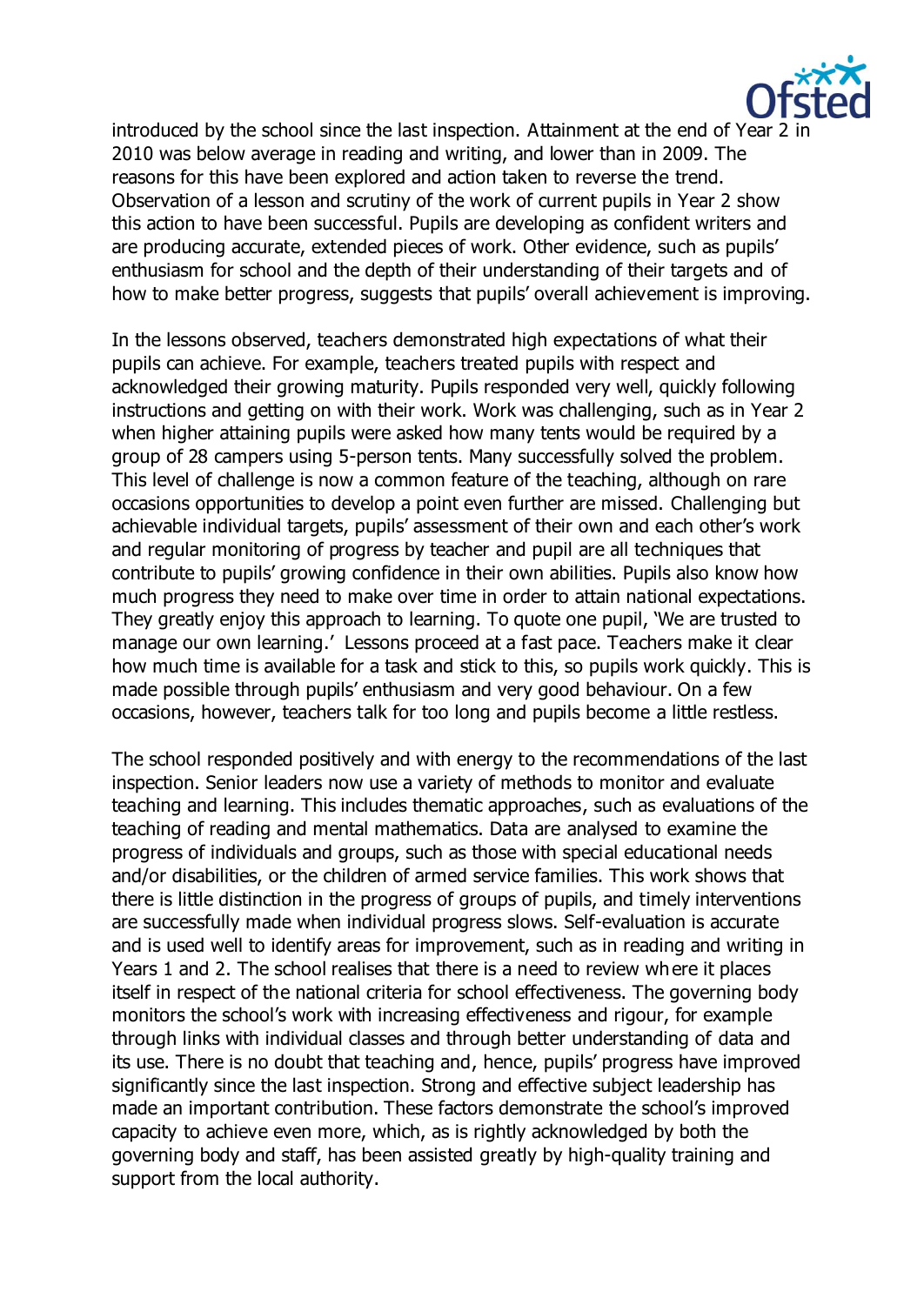

I hope that you have found the inspection helpful in promoting improvement in your school. This letter will be posted on the Ofsted website.

Yours sincerely

 $\beta$ 

Paul Sadler **Additional Inspector**